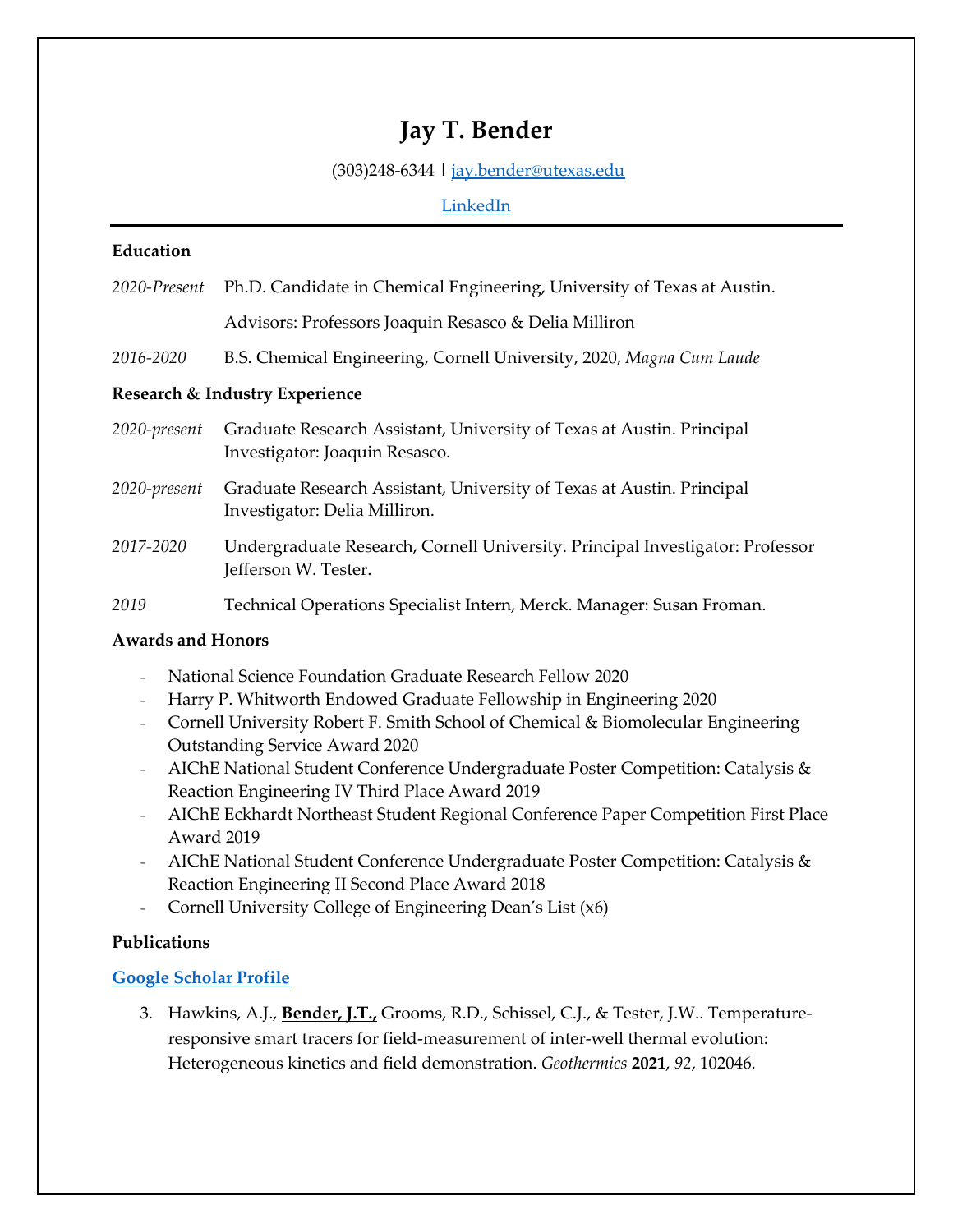- 2. Beentjes, I., **Bender, J. T.**, Hawkins, A. J., & Tester, J. W.. Chemical Dissolution Drilling of Barre Granite Using a Sodium Hydroxide Enhanced Supercritical Water Jet. *Rock Mechanics and Rock Engineering* **2020,** *53*, 483-496.
- 1. Beentjes, I., **Bender, J. T.**, & Tester, J. W.. Dissolution and thermal spallation of barre granite using pure water hydrothermal jets. *Rock Mechanics and Rock Engineering* **2019,** *52*, 1339-1352.

## **Selected Conference Presentations**

- 1. **J. Bender**, A. Hawkins, R. Grooms, C. Schissel, J. Tester. "Heterogeneous Hydrolysis of a Thermally Degrading Tracer" 45<sup>th</sup> Workshop on Geothermal Reservoir Engineering, Stanford, CA.
- 2. I. Beentjes**, J. Bender**, S. Hillson, J. Tester. "Hydrothermal Spallation of Barre Granite Using Supercritical Water Jets" 43rd Workshop on Geothermal Reservoir Engineering, Stanford, CA.

## **Teaching**

- *2020* Undergraduate Teaching Assistant, *Chemical Engineering Thermodynamics*, CHEME 3130. Instructor: Jeffrey Varner
- *2020* Undergraduate Teaching Assistant, *Applied Process Controls*, CHEME 3700. Instructor: Franklin Lomax
- *2018* Undergraduate Teaching Assistant, *Physics II: Electromagnetism*, PHYS 2213. Instructor: Alan Giambattista
- *2017* Undergraduate Teaching Assistant, *Chemical Concepts,* CHEM 1002.

## **Service**

*2021* Capital of Texas Undergraduate Research Conference Judge. Evaluated 20+ undergraduate student research projects with a panel of four judges during live Q&A sessions. *2021* UT Austin Girl Day Booth Organizer. Designed a synchronous virtual science experiment for elementary school aged students to follow along with at home. Taught students thermodynamic states and phase transitions through making homemade ice cream. *2020-2021* First-Years' representative for University of Texas at Austin McKetta Department of Chemical Engineering Graduate Leadership Council. Coordinated virtual and socially-distanced events to ease the transition into graduate school for Fall 2020 and Fall 2021 graduate student cohorts. *2019-2020* President of Cornell University's AIChE Student Chapter. Organized educational fieldtrips, led professional development workshops, and arranged social events to help classmates achieve professional goals and promote cohesiveness among the undergraduate student body.